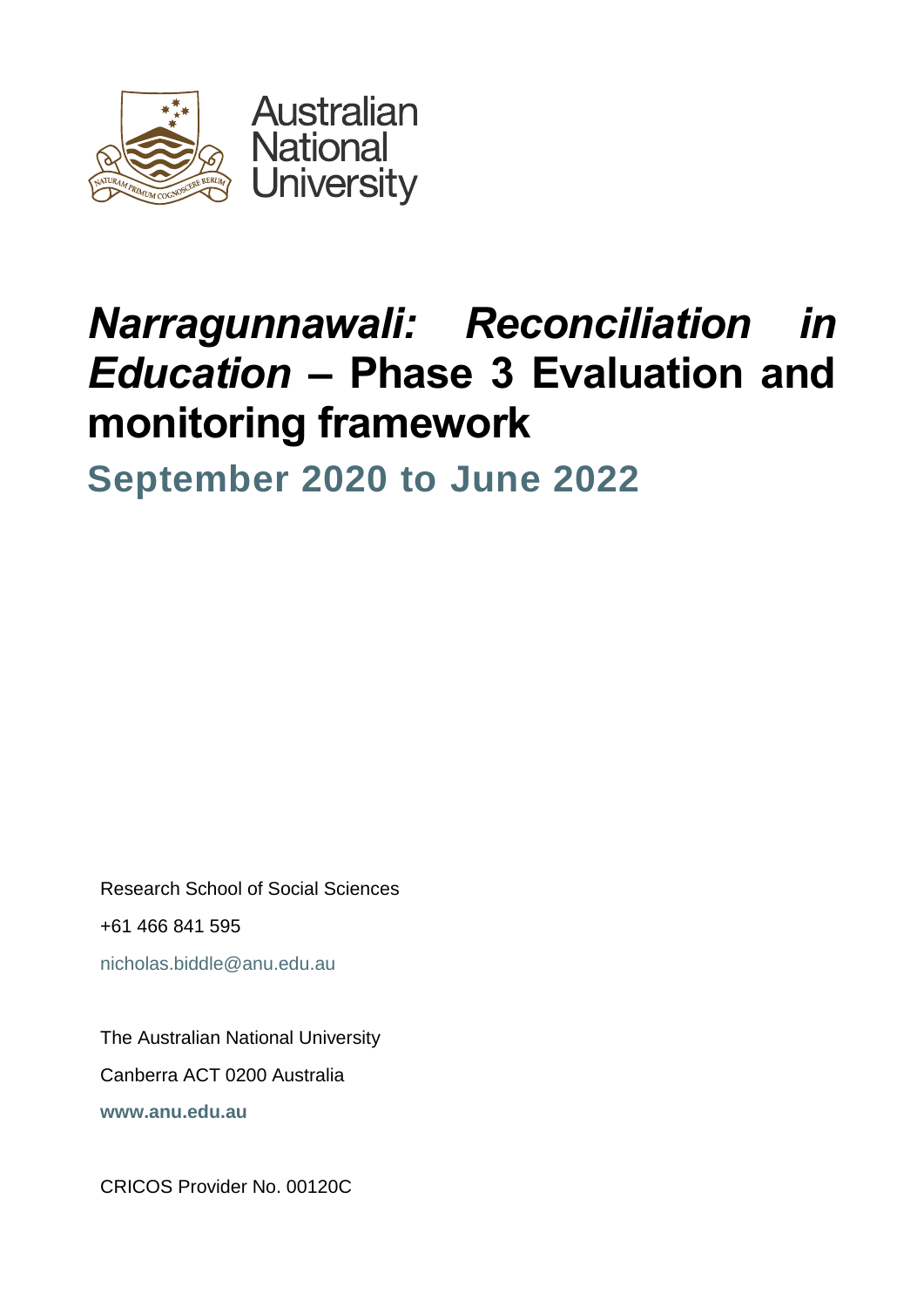# **Contents**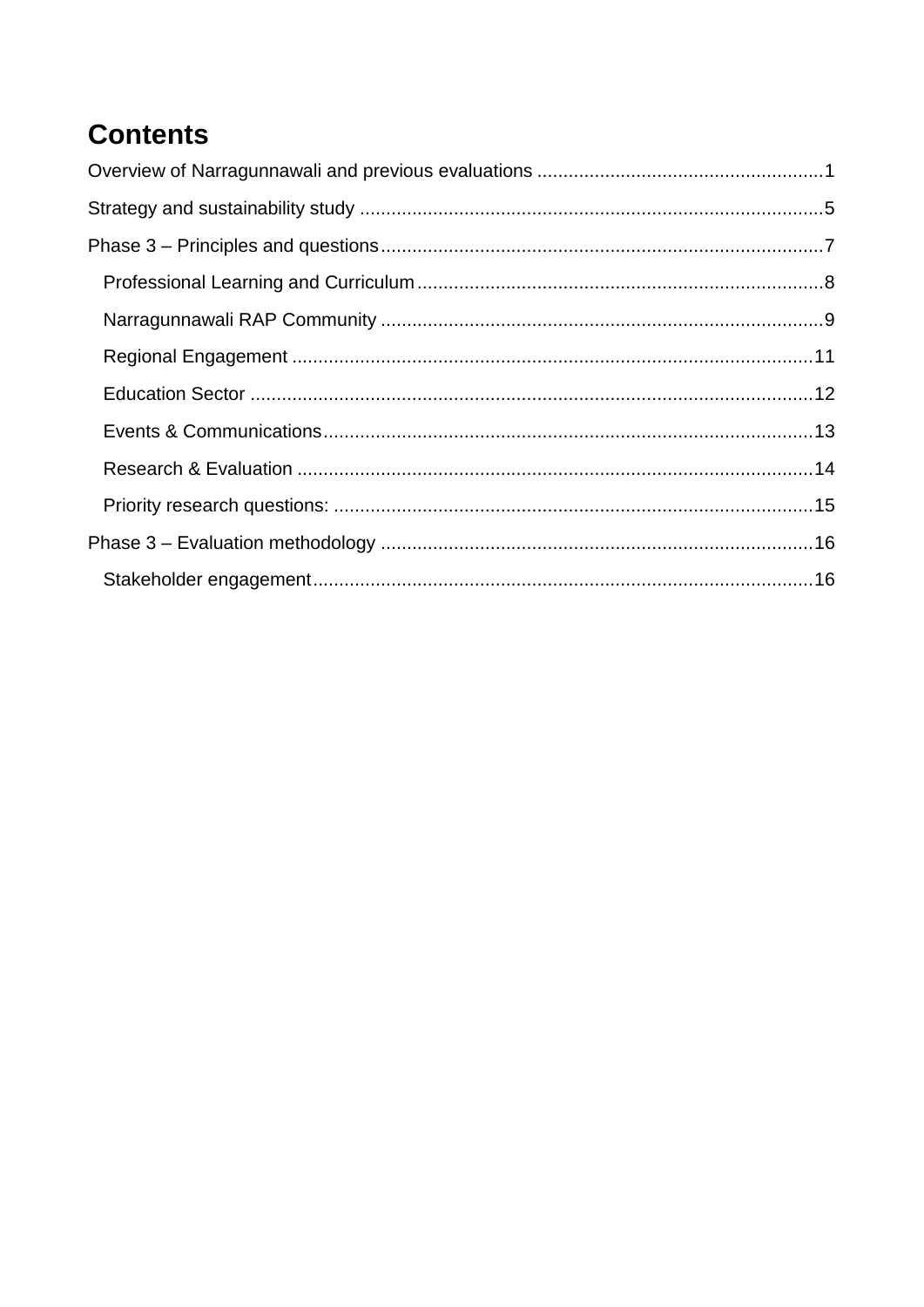### <span id="page-2-0"></span>**Overview of Narragunnawali and previous evaluations**

Reconciliation Australia has identified five interrelated and interdependent dimensions of reconciliation: Race Relations, Equality and Equity, Institutional Integrity, Unity, and Historical Acceptance.

Within the Race Relations dimension all Australians understand and value Aboriginal and Torres Strait Islander and non-Indigenous cultures, rights, and experiences. This, in turn, fosters stronger relationships based on trust and respect and that are free of racism.

Equality and Equity recognises the need for equal participation of Aboriginal and Torres Strait Islander peoples in a range of life opportunities. Further, that the unique rights of Aboriginal and Torres Strait Islander peoples are recognised and upheld.

The Institutional Integrity dimension acknowledges that active support for reconciliation from our nation's political, business and community structures is needed. Unity is reflected through an Australian society which values and recognises Aboriginal and Torres Strait Islander cultures and heritage as a proud part of our shared national identity.

Lastly, the Historical Acceptance dimension documents the importance of all Australians understanding and accepting the wrongs of the past and their impact on Aboriginal and Torres Strait Islander peoples. Additionally, that Australia makes amends for these past policies and practices, and ensures that they are never repeated.

Narragunnawali: Reconciliation in Education is a major program designed and implemented by Reconciliation Australia, that incorporates these dimensions. *Narragunnawali* (pronounced narra-gunna-wally) is a word from the language of the Ngunnawal people meaning alive, wellbeing coming together and peace. The program is designed to support all Australian schools and early learning services in developing a higher level of knowledge and pride in Aboriginal and Torres Strait Islander histories, cultures and contributions. The program is designed to be delivered at the whole-school or early learning service level, with benefits for all students and staff, as well as for the wider community.

Narragunnawali is free-to-access and consists of four key areas (Reconciliation Action Plans, Professional Learning, Curriculum and Awards). The online platform provides practical ways to introduce meaningful reconciliation initiatives in the classroom, around the school and with the community. While the platform can be accessed by any individual interested in reconciliation in education, it also provides a framework and aligned resources for driving reconciliation at the whole school or early learning service level. Through the *Narragunnawali* platform, schools and early learning services can develop a Reconciliation Action Plan (RAP), and teachers and educators can access professional learning and curriculum resources to support the implementation of reconciliation initiatives.

Since early 2015, the Australian National University (ANU) has been involved in the evaluation and monitoring of Narragunnawali*.* One of the principles of the evaluation was a genuine collaboration between the ANU project team and RA. In addition to a collaborative approach, four additional principles were followed as part of the methodology. Specifically, the project aimed to:

- Use a mix of qualitative and quantitative data collection and analytical techniques;
- Provide information to Reconciliation Australia at regular intervals in order to ensure lessons learned can be incorporated as the program is developed;
- Collect information where possible from those who are directly involved in Narragunnawali; and
- Make use of available data where possible and data collected as part of the program.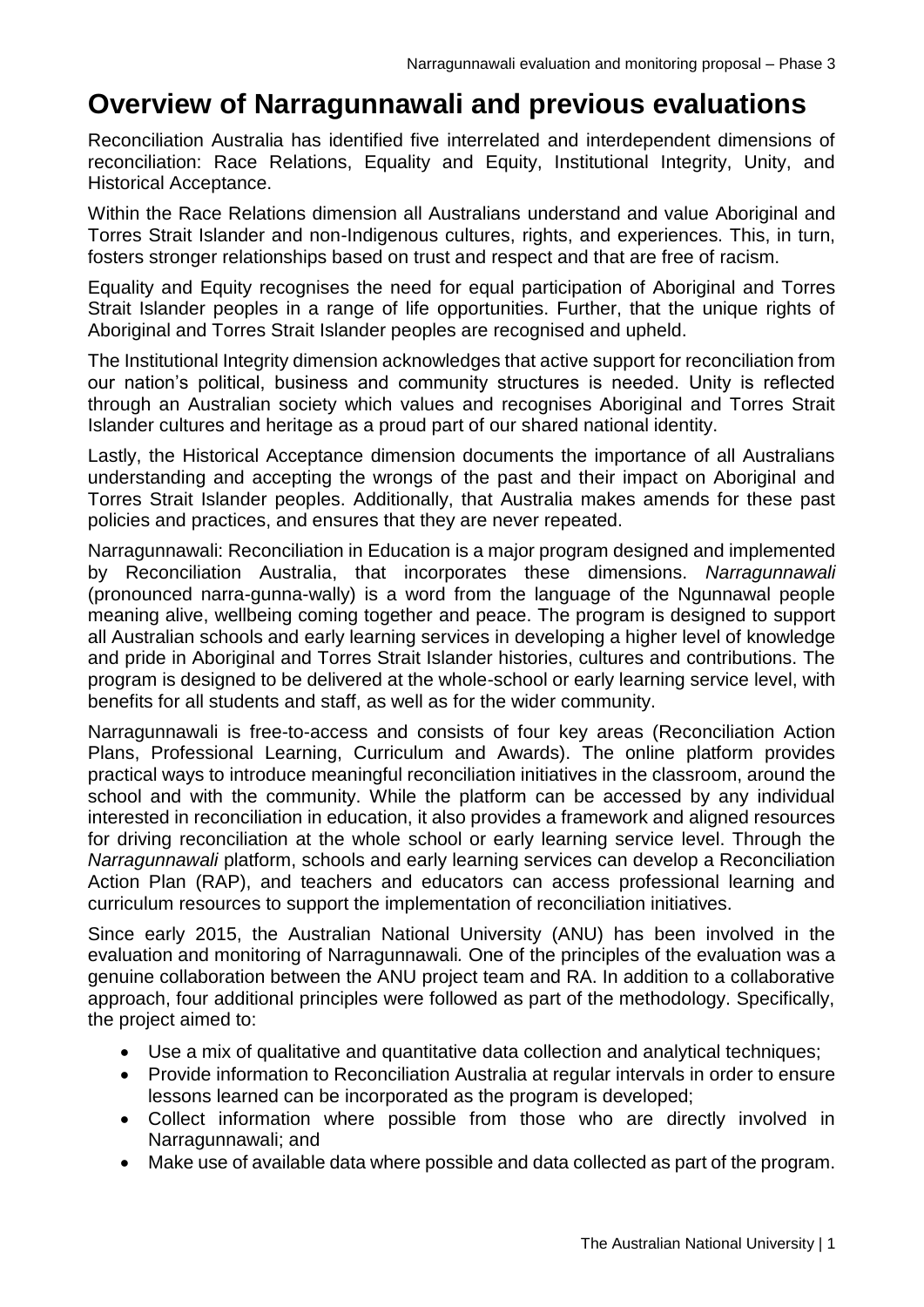For Phase 1 of the evaluation, the methodological approach was structured around a set of questions. Given the voluntary nature of the program, there are a set of main questions guiding the analysis:

- **Process:**
	- o Why are certain schools and early learning services participating and others not?
	- o For those who are participating, what are the strengths, weaknesses and suggested improvements for the program?

#### **Outcomes:**

- $\circ$  For those who are participating, what is the effect of the program on four main outcomes, namely does Narragunnawali lead to:
	- A higher level of understanding of Aboriginal and Torres Strait Islander cultures and heritage?
	- A higher level of pride in our shared national identity?
	- **Increased trust between Aboriginal and Torres Strait Islander peoples** and the rest of the Australian population?
	- Reduced prejudice experienced by Aboriginal and Torres Strait Islander students and teachers?

For Phase 2 of the evaluation, a more expansive set of research questions were used to guide the analysis. These questions were structured around 7 themes or areas as outlined below. While Phase 2 originally included for research from January 2018 to June 2020, the questions were designed to support a longer-term research agenda that aligned with Reconciliation Australia's 2017-2022 Research Agenda.

- 1. Growth, uptake and usage
	- a. To what extent are new schools and early learning services engaging with Narragunnawali, and what are some of the factors that motivate this engagement?
	- b. Are existing schools and early learning services continuing to engage after the initial implementation of a RAP, and what are some of the reasons why/why not?
	- c. What is the depth of engagement of schools and early learning services?
	- d. What are some of the clear quantitative and qualitative outcomes of engaging with Narragunnawali, and reconciliation in education more generally, over time?
	- e. What are some of the key indicators and measures of reconciliation excellence in the education sector, and to what extent does the Narragunnawali framework and resources align with, and support, these measures?
	- f. How does the above vary by the type of school and early learning service, and what are some of the factors that may explain this variation?
	- g. What are some of the major differences within schools and within early learning services (that is, focusing on the two systems individually)?
- 2. Information sharing and within-institution knowledge
	- a. (How) Can participation in Narragunnawali increase the level of knowledge within schools and early learning services about the types of reconciliation activities being undertaken?
	- b. (How) Can participation in Narragunnawali increase the level of knowledge within schools and early learning services about the experience of both non-Indigenous and Aboriginal and Torres Strait Islander students and teachers, particularly with regard to their knowledge and pride in Aboriginal and Torres Strait Islander histories, cultures and contributions?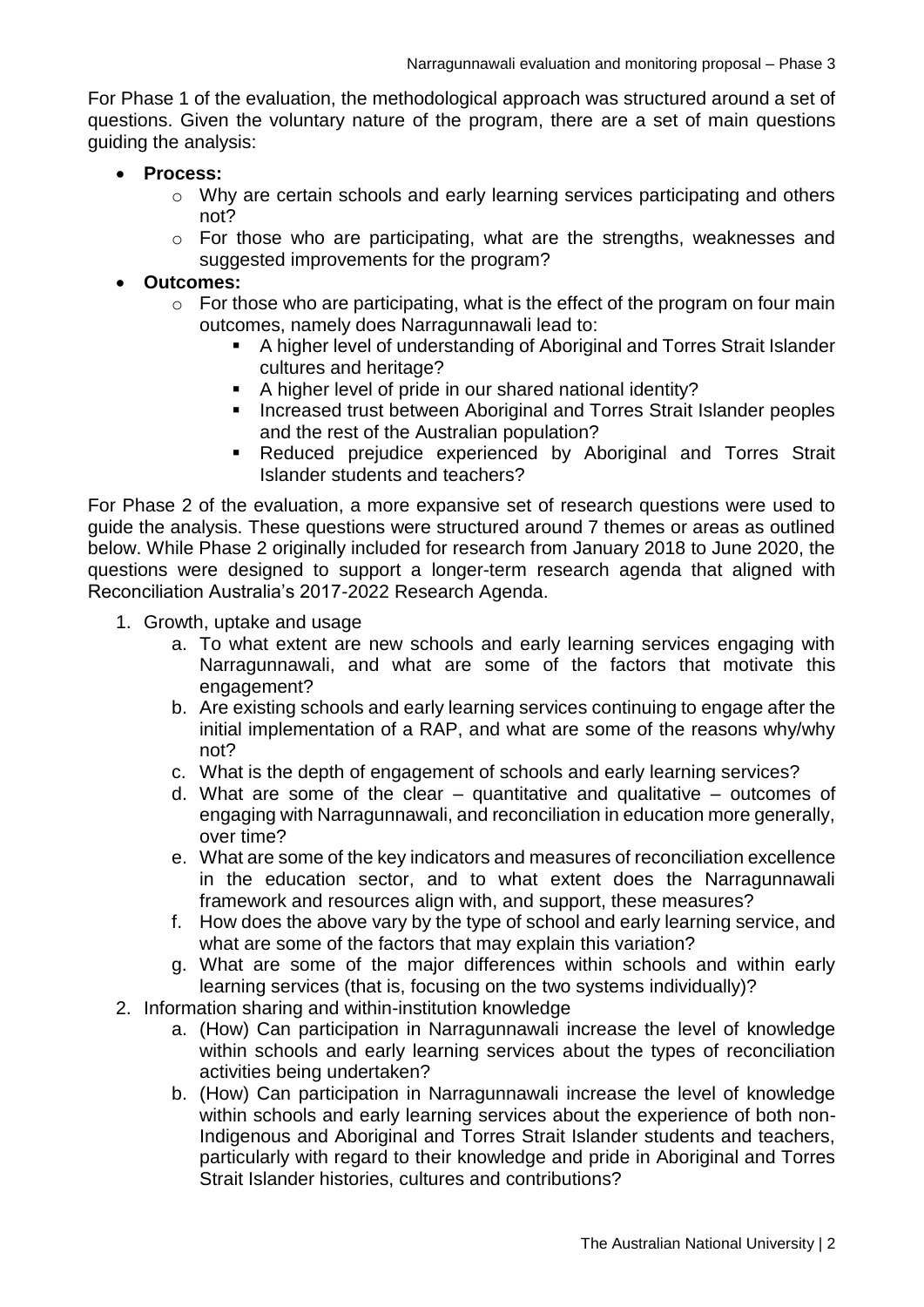- c. (How) Can participation in Narragunnawali increase the level of knowledge within schools and early learning services about the attitudes and behaviours of students and teachers, particularly those concerning Aboriginal and Torres Strait Islander peoples, cultures and perspectives?
- 3. Effectiveness of resources
	- a. Which resources and what type of resources within Narragunnawali are being utilised and engaged with, and why? What are some of the impacts/outcomes of engaging with these resources?
	- b. What is the effect of specific 'exemplar' resources on the attitudes and behaviours of those that engage with them?
	- c. Are there gaps in the availability of resources that could be filled by new or updated resources developed for, or acquired by, Reconciliation Australia?
- 4. Teacher knowledge and confidence
	- a. (How) Does participation in Narragunnawali impact on the attitudes of teaching and non-teaching staff within schools and early learning services?
	- b. (How) Does participation in in Narragunnawali impact on the level of confidence and competence of educators within schools and early learning services when it comes to facilitating learning and action around reconciliation, and Aboriginal and Torres Strait Islander histories, cultures and contributions?
	- c. (How) Does participation in Narragunnawali impact on the teaching plans or delivery methods used by educators within schools and early learning services?
	- d. What other effects does engagement with Narragunnawali have on teaching and non-teaching staff within schools and early learning services?
- 5. Community interaction and engagement
	- a. What is the level of knowledge of parents/carers about Narragunnawali and its components?
	- b. What is the usage of components of Narragunnawali by parents/carers?
	- c. What is the attitude of parents/carers towards Narragunnawali, and towards reconciliation in education more generally? What factors might explain these attitudes?
	- d. What is the level of knowledge of Indigenous community members about Narragunnawali and its components?
	- e. What is the usage of components of Narragunnawali by Indigenous community members?
	- f. What is the attitude of Indigenous community members towards Narragunnawali, and towards reconciliation in education more generally? What factors might explain these attitudes?
	- g. What is the level of knowledge of other community members about Narragunnawali and its components?
	- h. What is the usage of components of Narragunnawali by other community members?
	- i. What is the attitude other community members towards Narragunnawali, and towards reconciliation in education more generally? What factors might explain these attitudes?
	- j. How do these levels of knowledge, usage, and attitudes vary across population groups like those from culturally and linguistically diverse backgrounds, Indigenous people from other countries, newly arrived migrants, those born in Australia from the dominant Australian culture, those in rural/remote areas, males/females, and across generations?
	- k. What other effects does engagement with Narragunnawali, or engagement with schools and early learning services that have engaged with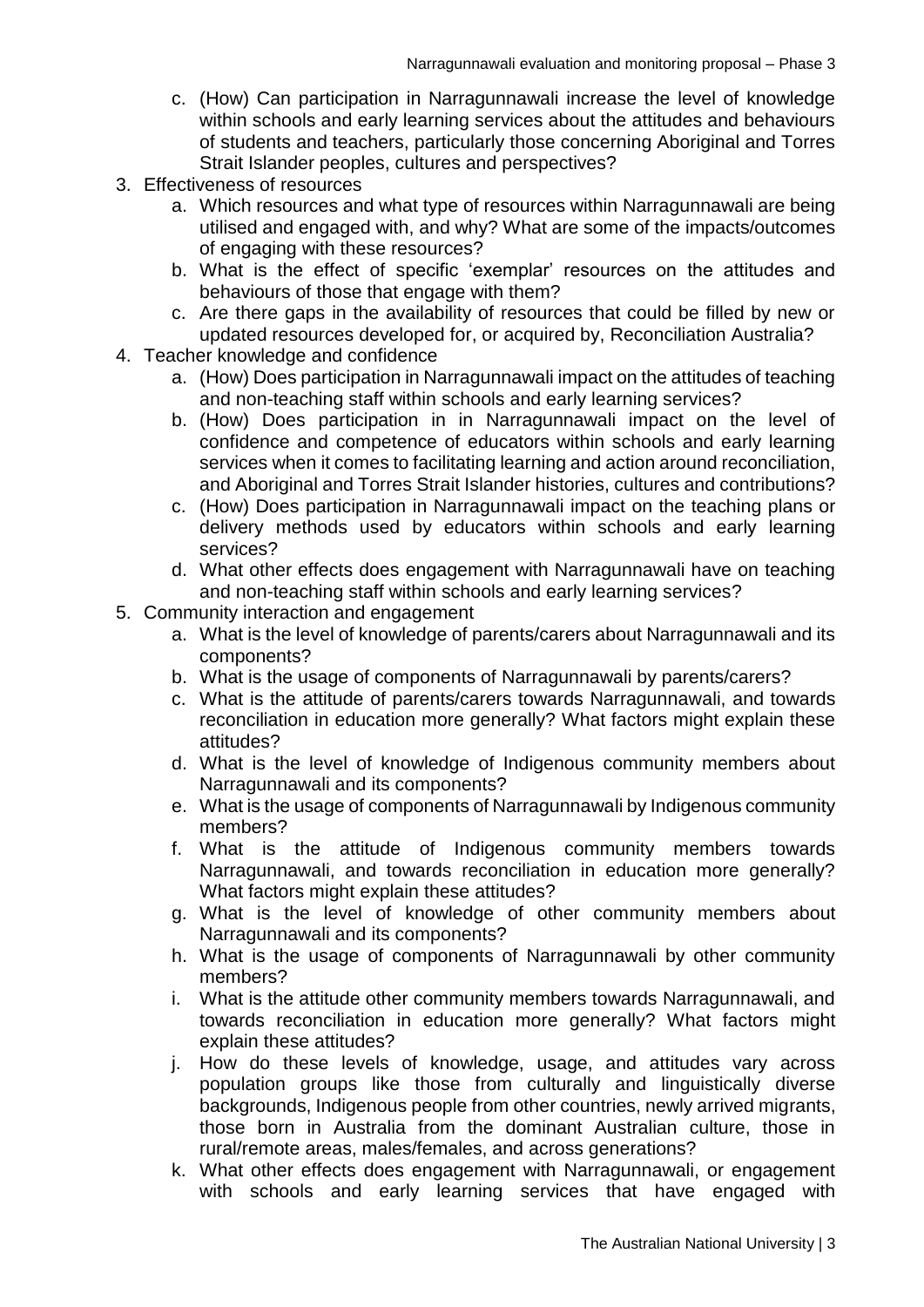Narragunnawali, have on non-Indigenous and Aboriginal and Torres Strait Islander parents/carers and community members?

- 6. Student experience
	- a. What is the level of knowledge of Indigenous/non-Indigenous students about Narragunnawali and its components?
	- b. What is the attitude of Indigenous/non-Indigenous students towards Narragunnawali, and reconciliation in education more generally? What factors might explain these attitudes.
	- c. What is the effect of Narragunnawali on Indigenous/non-Indigenous students and children whilst they are in schools or early learning services?
	- d. What is the effect of Narragunnawali on Indigenous/non-Indigenous outside of school, and after they have graduated from schools or early learning services?
- 7. Expansion of Narragunnawali
	- a. To what extent have Narragunnawali and workplace RAPs and resources been able to effectively embed themselves into university or vocational education and training, with a particular focus on Initial Teacher Education
	- b. To what extent have Narragunnawali and workplace RAPs and resources been able to effectively embed themselves into education jurisdictions, and other bodies/organisations with an education-related focus?
	- c. Are there measureable outcomes from this expansion, with a particular focus on the impact back into schools?

During phase 2 of the evaluation, there has been unprecedented disruption to Australian schools and early learning services. These disruptions have been primarily caused by the COVID-19 global pandemic and the 2019-2020 Australian bushfire season (known now as the Black Summer bushfires). By the end of February 2020, bushfires had burned more than 10 million hectares of land in southern Australia, (which is more than the combined area burned in the historically significant Black Saturday 2009 and Ash Wednesday 1983 bushfires). The Black Summer bushfire season forced many schools and early learning services to make operational changes in order to protect children, families, and staff from smoke and/or the fire itself. A number of schools and early learning services in the hardesthit areas were required to close (mostly for shorter periods of time). More broadly, the impact of the fires on Australian communities was such that, on 6 January 2020, the federal government established the National Bushfire Recovery Agency to lead and coordinate a national response to rebuilding (Australian Government National Bushfire Recovery Agency, 2020). Some further disruption was caused to school and early learning services' operations as a result of temporary closures due to storm and flooding events primarily impacting parts of New South Wales and Queensland. These events largely occurred in February 2020, and in some instances compounded disruptions caused by the Black Summer bushfires.

As many of Australia's schools and early learning services were just starting to recover from the Black Summer bushfires, the Australian Government announced it would be implementing the Coronavirus Emergency Response Plan. Provision of early learning and school education are primarily the responsibility of state and territory jurisdictions. As such, while working collaboratively under the National Cabinet, there are nuances between jurisdictions in the ways in which education has been delivered throughout the COVID-19 pandemic. Schools in all states and territories responded rapidly, delivering education online and in other remote learning formats. Part of the Australian Government's response to the COVID-19 crisis included temporary access to free early learning education for Australian families. This provided relief for families in need of childcare and with reduced incomes as a result of the government's broader response to COVID-19. Nonetheless, early learning services were required to adjust, not only to highly unpredictable attendance rates resulting from community safety concerns, but also to a new funding structure.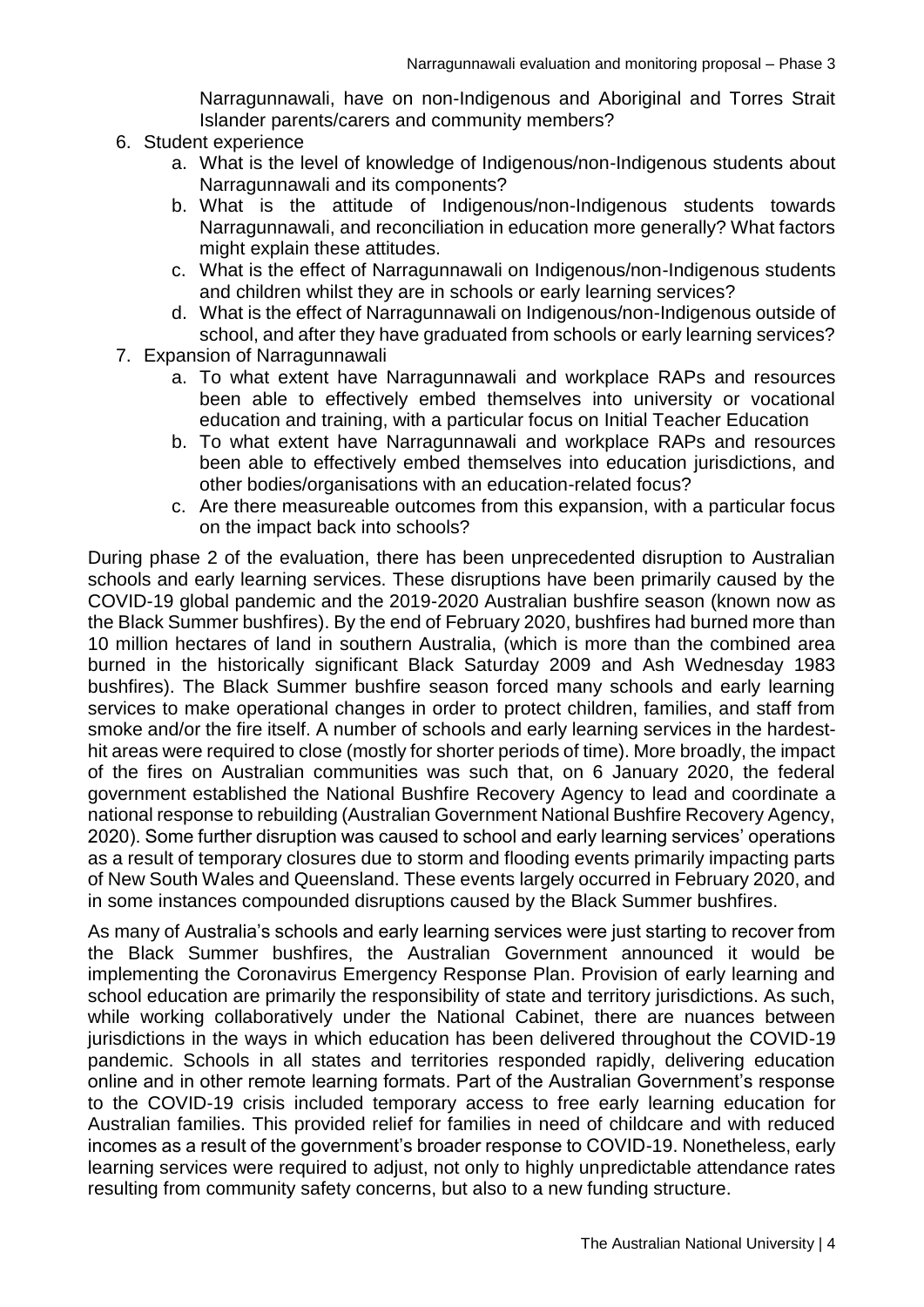While school term one 2020 was highly disrupted, schools in each State and Territory returned to whole of school face-to-face teaching towards the beginning of the second school term for 2020. Each jurisdiction returned at somewhat differing paces, reflecting local circumstances related to COVID-19 transmission, with most implementing a graded return.

However, due to a significant increase in COVID-19 cases, schools in metropolitan Melbourne and the Mitchell Shire returned to remote and flexible learning for school term 3, except for Years 11 and 12 and students enrolled in specialist schools. As Stage 4 restrictions were imposed in Melbourne in early August, alongside Stage 3 restrictions in the rest of the state, all schools and all year levels returned to remote learning. At roughly the same time, all childcare centres in Melbourne were closed to all but a few students, namely those whose carers worked in defined industries, or very vulnerable students. Although the majority of schools and childcare centres in other states and territories have remained open, there have been a number of individual school or centre closures due to local outbreaks.

The dual bushfire and COVID-19 crises has had the potential to significantly disrupt the delivery of Narragunnawali as teachers and educators have had to focus on transitioning first to remote learning, and then then to physically distanced learning as schools re-opened. In Victoria, this process is being repeated a second time. Given the transition to remote learning, however, there is also an opportunity for an online program like Narragunnawali to provide materials and support for teachers and educators.

More directly though, the two crises have disrupted data collection to support the monitoring and evaluation of the program as part of the Phase 2 evaluation. In particular, it was planned that in the first quarter of 2020 a data collection of parents and carers be undertaken using a combination of a probability based online panel (Life in Australia™) and a non-probability panel to directly measure the experiences of the families of those whose children who attend a school or early learning services that has or has had a Reconciliation Action Plan, making comparisons with those families who attend other schools or early learning services. It was not possible to undertake this data collection during COVID-19, and it is unlikely that experiences would have been generalisable to other time periods.

This component of the Phase 2 evaluation has been pushed back. Data collection occur in November 2020 on Life in Australia™ and it is expected that data collection on a nonprobability panel will take place in February 2021. The outstanding summary report relating to this data will be available in early 2021. It is for this, and the abovementioned reasons, that, rather than commencing immediately after the contracted conclusion date of Phase 2 of the Evaluation (June 30, 2020), the proposed start date for Phase 3 of the Evaluation has been pushed back to September 1, 2020.

# <span id="page-6-0"></span>**Strategy and sustainability study**

Findings across both Phases of the Narragunnawali Evaluation (as available at the time) also fed into a Mid-Term Review and a subsequent Strategy and Sustainability Study, completed by Social Ventures Australia (SVA) in October 2019 and February 2020 respectively. The Mid-Term Review shared nine high level conclusions:

- 1. Narragunnawali is well supported and it fills a recognised gap, with the resources and professional learning supports provided by Narragunnawali highly valued and consistently reported as a strength. However, accessing and effectively engaging with the resources remains a challenge for many teachers and educators due to time constraints and aspects of the platform's design features and search functions.
- 2. Narragunnawali has a strong ethos of learning and evaluation, and is considered to be receptive and responsive to feedback from its users.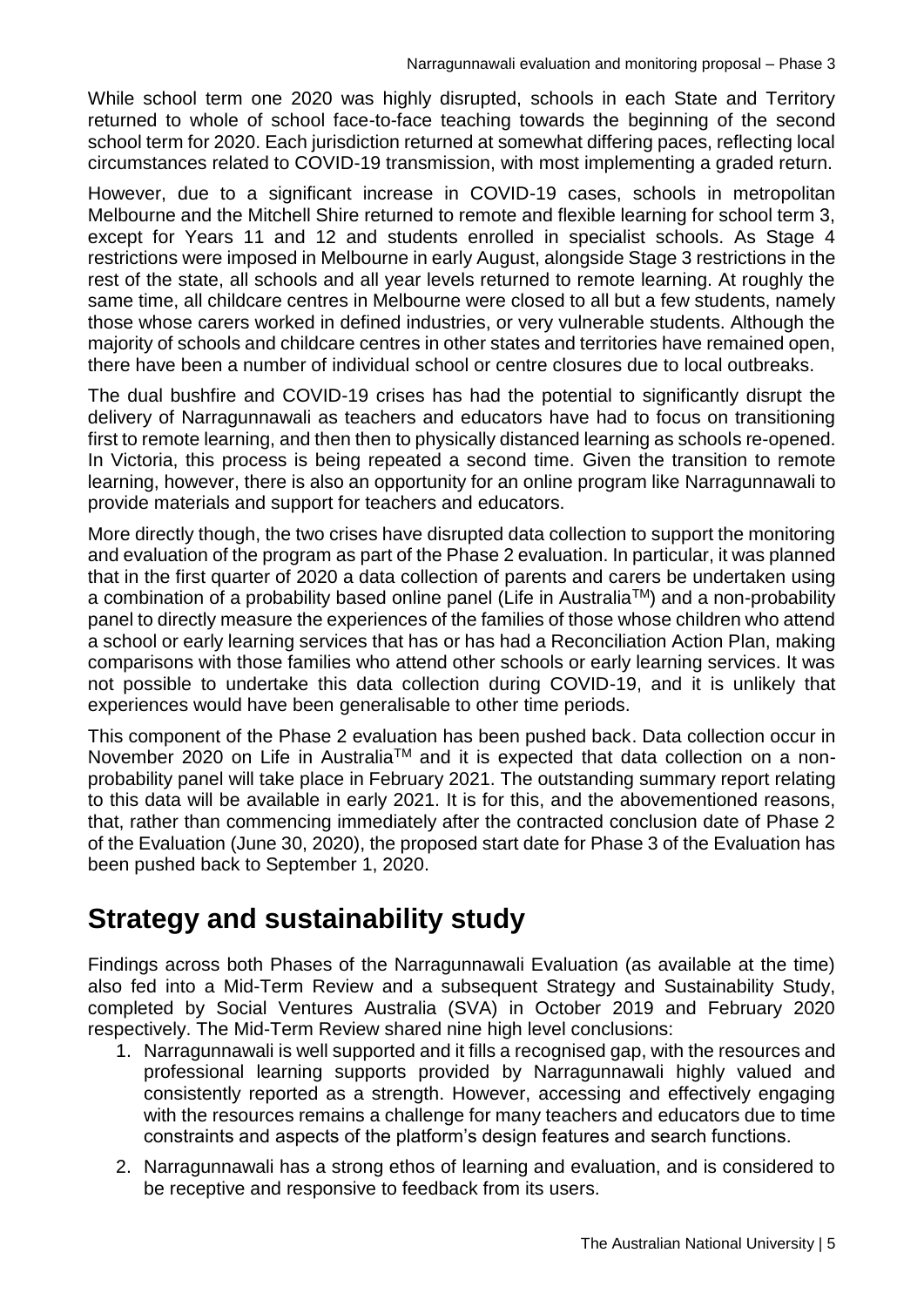- 3. The sustainability of the program beyond its current funding agreement is a significant challenge.
- 4. While the current team structure has served the program well, it could be reviewed in light of considerable growth and shifting focus of the platform, including a review of the structure, the way it sits within the organisation, and the emphasis on types of skills within the team to provide tailored and specialised support.
- 5. Many of the challenges faced by Narragunnawali including communications, community engagement, stakeholder management, and effective RAP implementation support are intertwined with the operations of Reconciliation Australia more broadly, and there are opportunities to improve collaboration and learning between the different teams (Narragunnawali; workplace RAPs; Policy, Research and Governance Awards (PRaGA); and Communications).
- 6. Narragunnawali has consistently achieved and exceeded the KPIs identified through the funding agreement with BHP Foundation. Given the success of the program growth to date, there may be opportunity to review the KPIs moving forward.
- 7. Narragunnawali has demonstrated strong growth, however this growth is not universal, with some regions and types of educational institutions more likely to engage than others. Furthermore, there is a relatively small number of schools and early learning services which have published a RAP, and data on who engages with the platform, when, and for what purpose is unavailable due to current data collection limitations in the platform design.
- 8. The structured approach provided by Narragunnawali to charting and implementing reconciliation in education is highly valued, and there is growing enthusiasm and respect for reconciliation among teachers and students. There are also early signs of positive impact on teachers, students, and families to learn and connect with Aboriginal and Torres Strait Islander histories, cultures, and contributions.
- 9. Narragunnawali targets schools and early learning services at particular stages of their reconciliation journey, however this may not be sufficient to achieve the outcomes the program seeks to achieve:
	- a. An initial interest in and base understanding of reconciliation is perceived to be required to effectively engage with the platform initially, which is a barrier for many people.
	- b. As teachers and educators move through their reconciliation journey, they are seeking support to connect more deeply with Aboriginal and Torres Strait Islander communities and many face significant barriers to do so effectively.

The Strategy and Sustainability Study then identified three Strategic Priorities and nine Enabling Initiatives to support the achievement of the Narragunnawali program's vision and goals into the future  $(2020 - 2024)$ :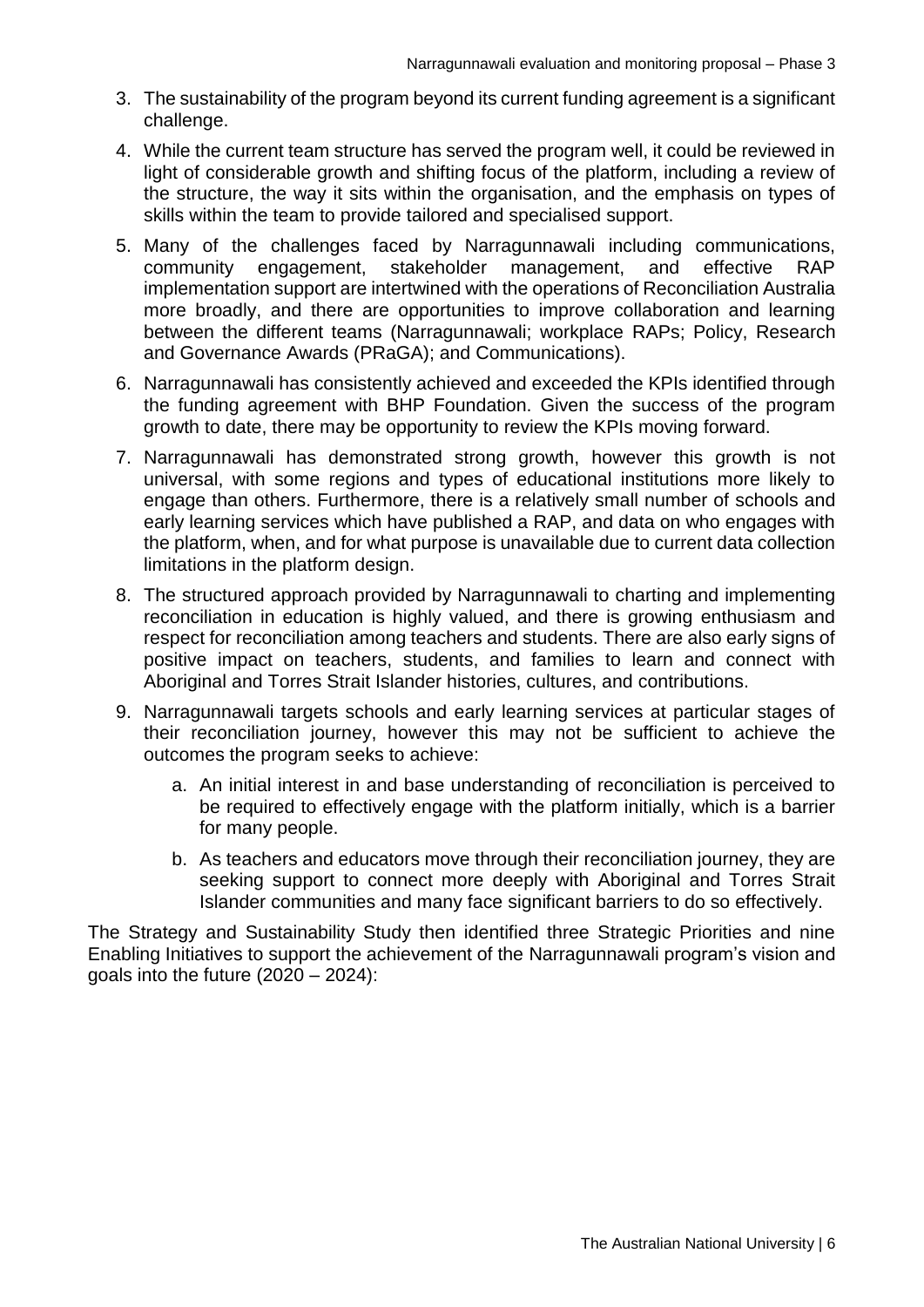Program vision: All Australian schools and early learning services foster a high level of knowledge and pride in Aboriginal and Torres Strait Islander histories, cultures and contributions

| Goal 1: Teachers and educators are able to promote reconciliation in<br>the classroom                                                                                                                                                           | Goal 3: Schools and early learning services are able to effectively<br>engage with local communities and organisations around<br>reconciliation |  |
|-------------------------------------------------------------------------------------------------------------------------------------------------------------------------------------------------------------------------------------------------|-------------------------------------------------------------------------------------------------------------------------------------------------|--|
| Goal 2: Schools and early learning services are able to promote<br>reconciliation within their grounds                                                                                                                                          | Goal 4: Government and sectoral policy supports educators and<br>education institutions to actively engage with reconciliation                  |  |
| Strategic Priority 1: Maintain core activities to scale user engagement with the Narragunnawali platform and program                                                                                                                            |                                                                                                                                                 |  |
| Strategic Priority 2: Pilot new user experience models to deepen educator and teacher engagement with reconciliation                                                                                                                            |                                                                                                                                                 |  |
| Strategic Priority 3: Develop strategic partnerships and advisory support to strengthen reconciliation focus within education<br>ecosystem across Australia, including with Aboriginal and Torres Strait Islander communities and organisations |                                                                                                                                                 |  |
| Enabling Initiative 1: Pursue active stakeholder engagement and communications program of work                                                                                                                                                  |                                                                                                                                                 |  |
| Enabling Initiative 2: Pursue targeted education research and seek opportunities to work with PRaGA to influence decision<br>makers to support systemic change in education                                                                     |                                                                                                                                                 |  |

# <span id="page-8-0"></span>**Phase 3 – Principles and questions**

As well as being aligned with the methodological principles outlined below, the aims and objectives of Phase 3 of the Narragunnawali Evaluation will align closely with the Goals and Vision of the Narragunnawali Strategic Plan.



With this in mind the overarching line of inquiry for Phase 3 of the Evaluation of Narragunnawali is:

**To what extent, and to what effect, do the Narragunnawali program's strategic priorities and enabling initiatives – and the resources and activities that these encompass – meet the program's goals and intended outcomes, in alignment with the five dimensions of reconciliation and Reconciliation Australia's wider organisational vision and strategic goals?**

When it comes to the key questions for Phase 3 of the Narragunnawali Evaluation, many of the Phase 2 questions will continue to maintain currency. However, they will need to be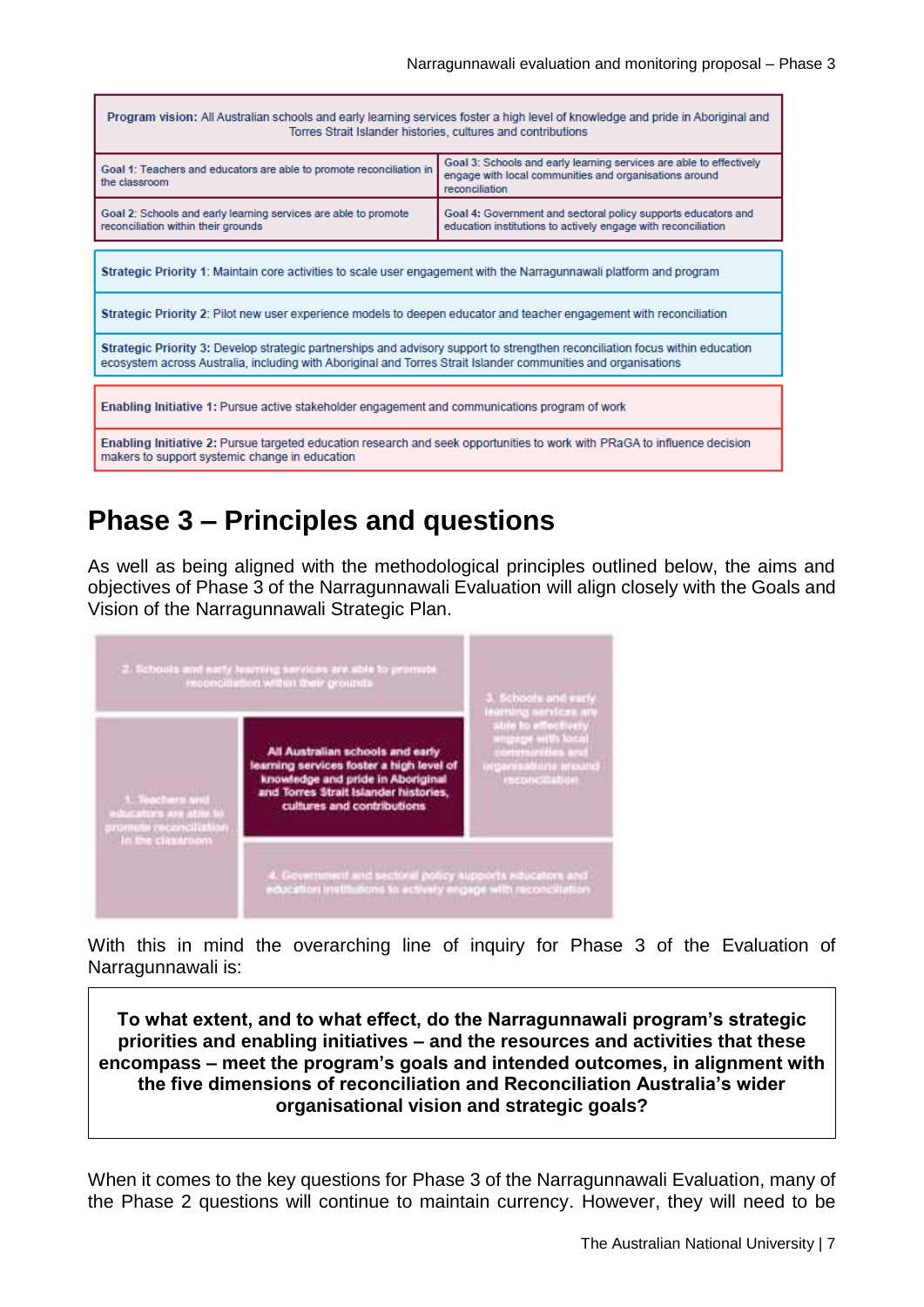adjusted to reflect the ongoing updates to the structure of the program, the evolving focus of Reconciliation Australia, and a greater role for Reconciliation Australia to undertake direct evaluation work. At the higher level, key Evaluation questions are:

- To what extent, and to what effect, does Narragunnawali support schools and early learning services to develop and/or strengthen links with local Aboriginal and Torres Strait Islander communities?
- To what extent, and to what effect, does Narragunnawali support schools and early learning services to engage in meaningful, practical and symbolic actions of reconciliation?
- To what extent, and to what effect, does Narragunnawali empower and support teachers and educators to develop their own awareness of Aboriginal and Torres Strait Islander histories and cultures?
- To what extent, and to what effect, does Narragunnawali empower and support teachers and educators to be confident to support reconciliation in their schools and classrooms, their students, and their students' families?
- To what extent, and to what effect, does the communications and marketing of Narragunnawali see an increase in engagement and participation in the program and wider reconciliation-in-education initiatives, as well as increased contribution made to relevant made to relevant policy frameworks?
- To what extent, and to what effect, does or could monitoring and evaluation enable evidence-based modifications, enhancements or changes to the Narragunnawali program to occur, and enable the reporting of programmatic successes and challenges?

Outlined below are a series of potential sub-questions to support further interrogation into these key questions, structured against seven components of Narragunnawali. It is not anticipated that all of these sub-questions will be answerable in the current project to the same level of detail. For each of the components of Narragunnawali, we therefore identify a set of priority questions that are a combination of being most relevant to the design and delivery of Narragunnawali, most relevant to the broader research and policy community, and most easily answerable given available data and budget.

#### <span id="page-9-0"></span>**Professional Learning and Curriculum**

a) What are some common pathways and/or patterns behind initial engagement with Narragunnawali professional learning and curriculum resources, and what are some of the trends in, and/or motivating factors behind, sustained engagement?

b) Which Narragunnawali curriculum, professional learning and/or wider resources are being engaged with, and how/why? Which resources are not being engaged with, and how/why?

c) What are some of the clear – quantitative and qualitative – outcomes of engaging with Narragunnawali professional learning and/or curriculum resources? To what extent, and to what effect, does engagement with these resources impact on attitudes and activities pertaining to reconciliation in education? To what extent, and to what effect, does engagement with these resources support comfort, confidence and competence in engaging with wider reconciliation-related learning and activity?

d) Are there any 'exemplar' Narragunnawali professional learning or curriculum resources in terms of level of engagement and/or impact?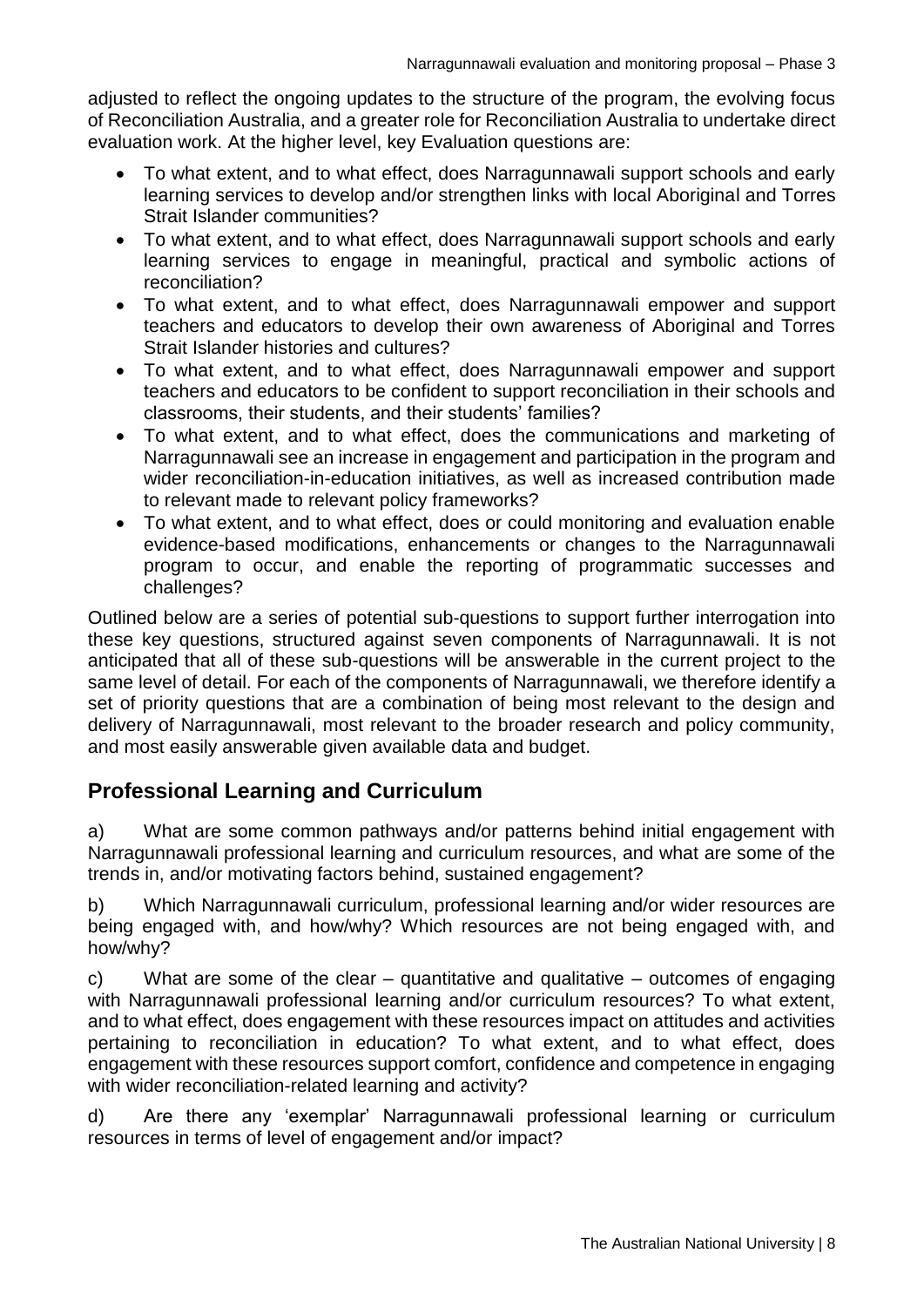e) Are there any gaps in the availability or accessibility of Narragunnawali professional learning or curriculum resources that could be filled by new or updated resources developed/acquired by Reconciliation Australia's Narragunnawali team?

f) What are some of the clear – quantitative and qualitative – outcomes of the Narragunnawali team's contributions to the review and/or development of external professional learning and curriculum resources?

g) To what extent does external (e.g. NESA and/or TQI) accreditation or endorsement of Narragunnawali professional learning support the quality of, and engagement with, this professional learning?

h) (How/why) Does the response to questions a)-e) vary according to the following types of Narragunnawali platform Users/stakeholders:

- Principals/Directors?

- Teachers/Educators (including Teaching Assistants and Indigenous Education Workers)?

- Non-teaching staff?
- Pre-service Teachers/Educators?
- Parents/carers?
- Students/children?
- Community Members?
- Other individuals?

Does this engagement vary according to any further differentiating factors, such as:

- RAP Working Group membership?
- Ethnic/cultural identity (including Aboriginal and/or Torres Strait Islander identity)?
- Age?
- Sex/gender identity?
- Location
- Subject/learning areas of interest?
- Previous (pre)school and/or tertiary educational institutions attended?

- Previous and/or simultaneous involvement in a workplace Reconciliation Action Plan?

i) What improvements could be made to the Narragunnawali platform's structural logic; navigational and search functions; and wider content/features to better respond to diverse individual and whole-school learning needs and aspirations – including learning that occurs offline/outside of the platform?

#### <span id="page-10-0"></span>**Narragunnawali RAP Community**

a) In what ways, to what extent, and to what effect do the following members of educational communities engage in the Narragunnawali RAP development/implementation process:

- Principals/Directors?

- Teachers/Educators (including Teaching Assistants and Indigenous Education Workers)?
- Non-teaching staff?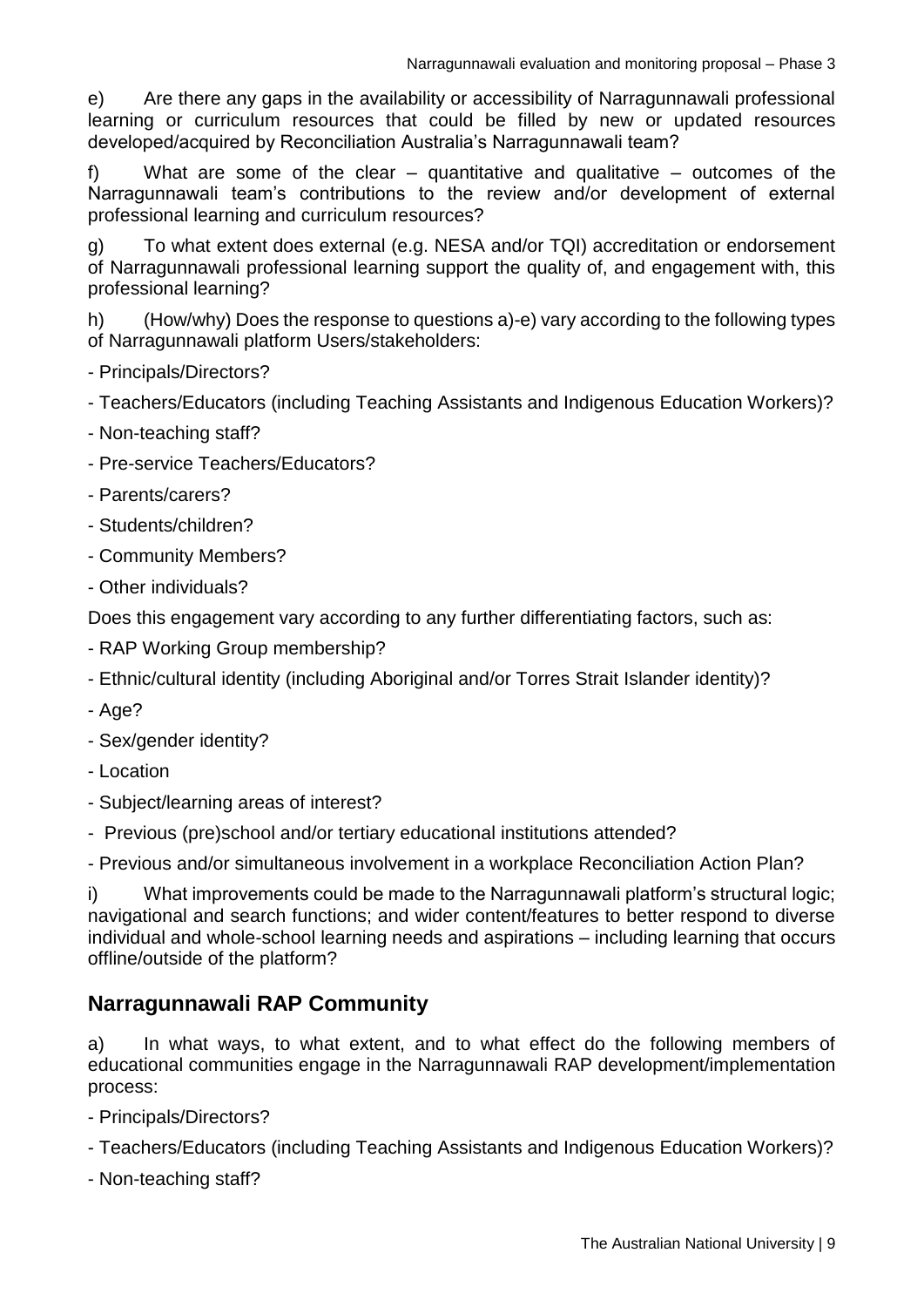- Pre-service Teachers/Educators?
- Parents/carers?
- Students/children?
- Community Members?
- Other individuals?

(How/why) Does this engagement vary according to any further differentiating factors, such as:

- RAP Working Group membership?
- Ethnic/cultural identity (including Aboriginal and/or Torres Strait Islander identity)?
- Age?
- Sex/gender identity?
- Location
- Subject/learning areas of interest?
- Previous (pre)school and/or tertiary educational institutions attended?

- Previous and/or simultaneous involvement in a workplace Reconciliation Action Plan?

b) What are some common pathways and/or patterns in schools' and early learning services' initial sign up to the RAP development process; progression of the RAP from draft to published state; and refreshment of the RAP over time?

c) To what extent, and to what effect, are new schools and early learning services engaging with the Narragunnawali RAP development process, and what are some of the factors that motivate this engagement?

d) To what extent, and to what effect, are schools and early learning services continuing to engage in the Narragunnawali RAP development/implementation process beyond the RAP's initial publication, and what are some of the factors that can or do motivate continued engagement?

e) What is the depth of engagement of schools and early learning services in the Narragunnawali RAP development/implementation process, and what are some of the factors that encourage and enable deeper engagement?

f) What are some of the clear – quantitative and qualitative – outcomes of engaging with the Narragunnawali RAP development/implementation process, and with reconciliation in education more generally, over time?

g) What are some key indicators and illustrations of good/'best' practice when it comes to actively integrating the five dimensions of reconciliation in the education context? To what extent do the required and recommended Narragunnawali RAP Actions and aligned resources reflect and support these indicators?

h) What are some of the key measures of reconciliation excellence in the education sector, and to what extent does the Narragunnawali RAP framework, resources and Awards program reflect and support these measures?

i) What kinds of reconciliation action planning activities occur outside of the Narragunnawali platform, and how might Narragunnawali be better able to capture and cater to these activities?

j) (How) Does the response to questions a)-i) vary between the early learning and school sector, and/or within sub-sectors (e.g. between Government, Catholic and/or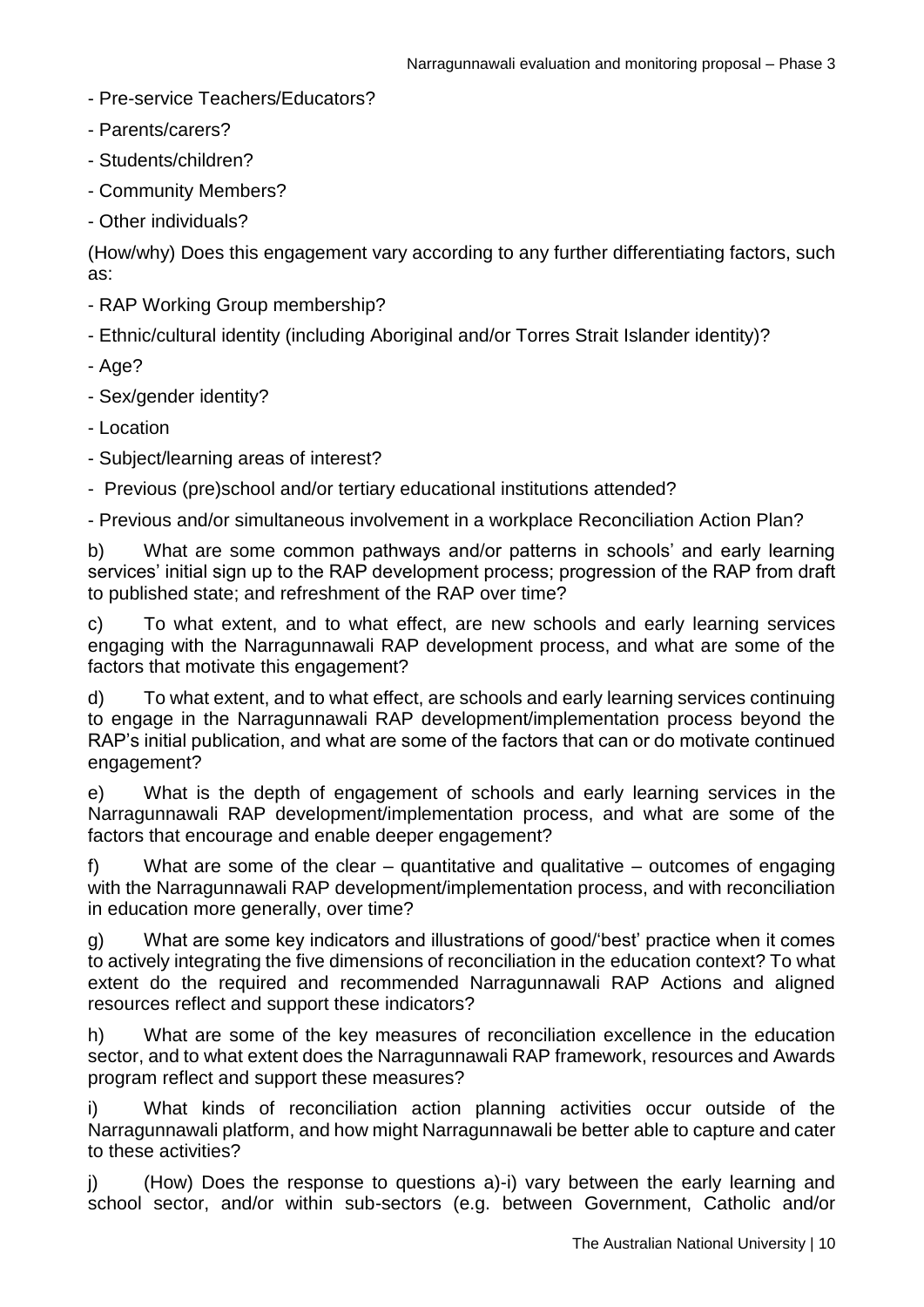Independent jurisdictions)? What are some of the factors that may explain these variations, and how might the Narragunnawali program better respond to these variations into the future?

k) To what extent does Narragunnawali effectively encourage and empower Aboriginal and Torres Strait Islander community members/organisations to engage in the Narragunnawali RAP community, and to hold schools and early learning services accountable to their RAP commitments? How might positive relationships between school/early learning service communities and Aboriginal and Torres Strait Islander communities be further supported through the Narragunnawali program into the future?

l) How might the learnings from, and momentum behind, particular communities of practice (e.g. schools and early learning services with published RAPs; Narragunnawali Awards nominees, finalists and winners; and/or schools and early learning services that have committed to the 'Reconciliation Network' Action) be effectively harnessed to inform and inspire activity within the wider Narragunnawali RAP community?

#### <span id="page-12-0"></span>**Regional Engagement**

a) Are there any particular patterns of regional engagement with the Narragunnawali program, online platform and/or RAP development processes – does engagement vary by state/territory; by metropolitan, regional and/or remote area status; and/or by LGA? What are some of the explanatory factors behind particular patterns of regional engagement, and what are the effects?

b) To what extent has the introduction of the Narragunnawali Regional Engagement Program supported the breadth and/or depth of engagement with Narragunnawali, and/or with reconciliation in education more generally?

c) Are there any clear qualitative and/or quantitative outcomes of the Narragunnawali Regional Engagement program? To what extent do each of the key funded activities within the Narragunnawali Regional Engagement Program (maintaining the employment of a dedicated staff resource; the development of state-based education Reconciliation Industry Network Groups (RINGs); the promotion of the Narragunnawali program; the promotion of the Narragunnawali Awards; the delivery of workshops about reconciliation in education; and collaboration with Reconciliation Australia and the wider Regional Engagement Program network) support the attainment of these outcomes?

d) How can learnings exchanged through the Narragunnawali Regional Engagement Program quarterly meetings and RING meetings be effectively captured, monitored and evaluated, and what might the implications of these learnings be on the Narragunnawali program's future developments/directions?

e) How might questions a)-d) be meaningfully analysed and/or understood in terms of impact back into individual schools and early learning services, as well as on the wider reconciliation in education ecosystem?

f) What is the efficacy of the Narragunnawali Regional Engagement Program in terms of the sustainability of Narragunnawali and/or sustainable engagement with reconciliation in education more generally?

g) How might relationships between Reconciliation Australia's workplace RAPs program, the Narragunnawali Regional Engagement Program, and the wider Narragunnawali program be most strategically and sustainably leveraged into the future?

h) Outside of Reconciliation Australia initiatives, are there any examples of exemplar programs or activities focused on reconciliation in education at the regional level? How might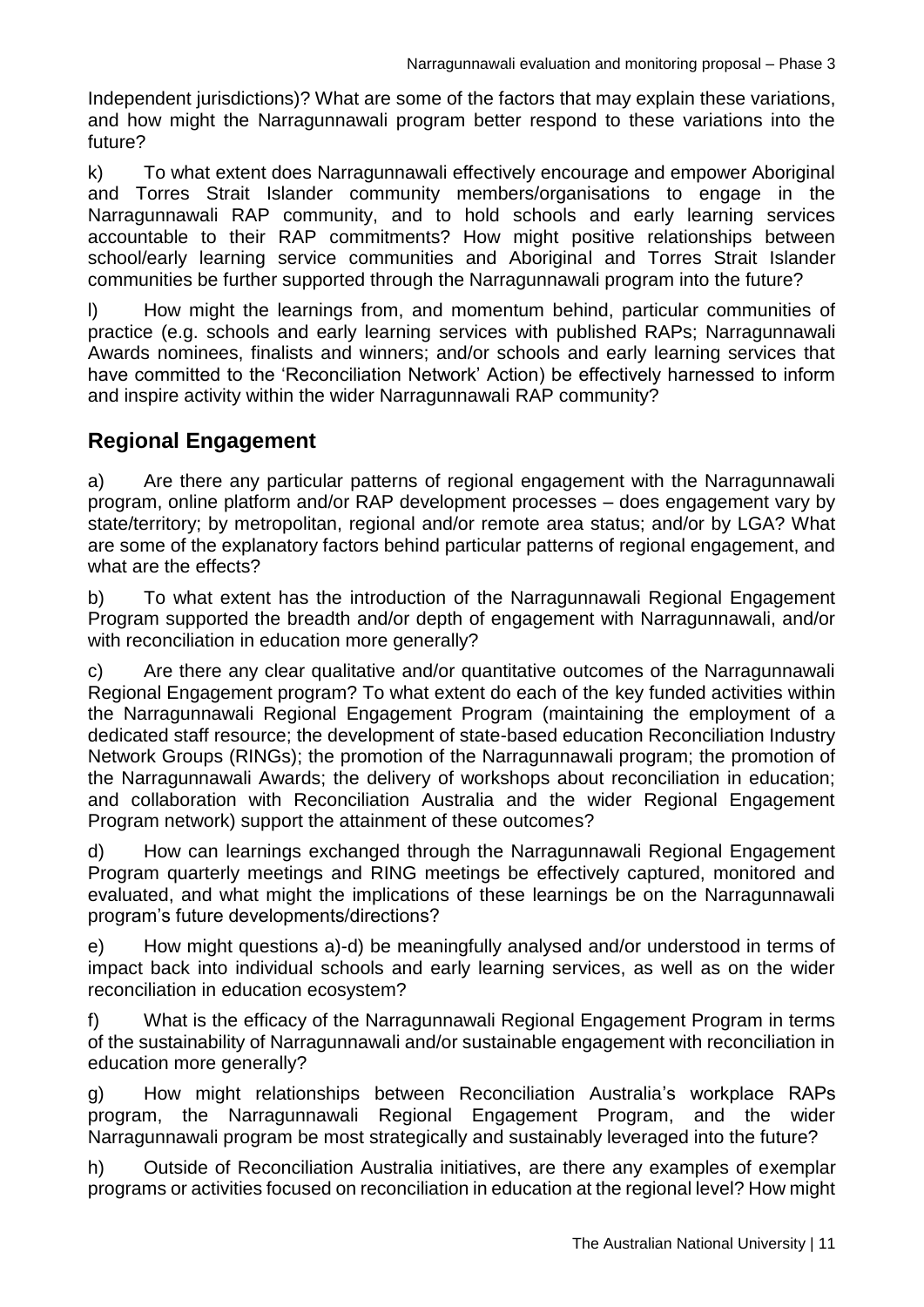these programs or activities be meaningfully leveraged to inform and/or intersect with the Narragunnawali Regional Engagement Program, as well as with the wider Narragunnawali program?

#### <span id="page-13-0"></span>**Education Sector**

a) What has and can be learnt about Education sector organisations' engagement in reconciliation through existing evaluative measures, such as Reconciliation Australia's RAP Impact Measurement reports and/or Workplace Reconciliation Barometer reports? How might these evaluative measures be meaningfully augmented into the future?

b) To what extent, and to what effect, are Education sector organisations engaging in Reconciliation Australia's workplace RAPs program? What are some of the motivating and/or explanatory factors behind this engagement? (How) does this engagement impact on organisations' engagement with Narragunnawali? (How) does this engagement impact on individual schools'/early learning services' engagement with Narragunnawali RAPs and/or wider reconciliation in education activities?

c) Are there any exemplar or particularly effective Narragunnawali-related Deliverables included in Education sector workplace RAPs? What can be learnt from the impacts of Narragunnawali-related Deliverables included in Education sector workplace RAPs, and what might the implications of these learnings be on the Narragunnawali program's future developments/directions?

d) Outside of the workplace RAPs program specifically, in what other ways are Education sector organisations engaging with Narragunnawali and/or reconciliation in education more generally?

e) To what extent, and to what effect, has the Narragunnawali program and its resources been able to be embedded into post-school/tertiary education contexts, with a particular focus on Initial Teacher Education?

f) What are some of the clear – quantitative and qualitative – outcomes of Education sector organisations' engagement in the workplace RAPs program, with the Narragunnawali program, and/or with reconciliation in education more generally, over time?

g) What are some of the relationships and yet distinctions between how, why and to what effect Education sector organisations and individual schools and early learning services engage with reconciliation? How can these relationships and yet distinctions be effectively accommodated and/or harnessed into the future?

h) (How) Does the response to questions b)-g) vary between Education sub-sectors (e.g. Universities/Tertiary Educational Institutions; Federal Education Departments/Jurisdictions; State/Territory-based Education Departments/Jurisdictions; Curriculum Authorities; Teacher Accreditation Bodies; Education Regulatory Authorities; Umbrella Education Service Providers; Aboriginal and Torres Strait Islander Education Agencies/Advocacy Bodies; Education Resource Development Organisations; Education Research Institutes; Education Associations/Alliances; Education Councils; Education Unions; and Faith-based Education organisations etc.)? What are some of the factors that may explain these variations, and how might the workplace RAPs and/or Narragunnawali program better respond to these variations into the future?

i) What opportunities exist for the Narragunnawali team to enact more strategic and/or sustainable engagement with the Education sector and wider reconciliation-in-education ecosystem into the future?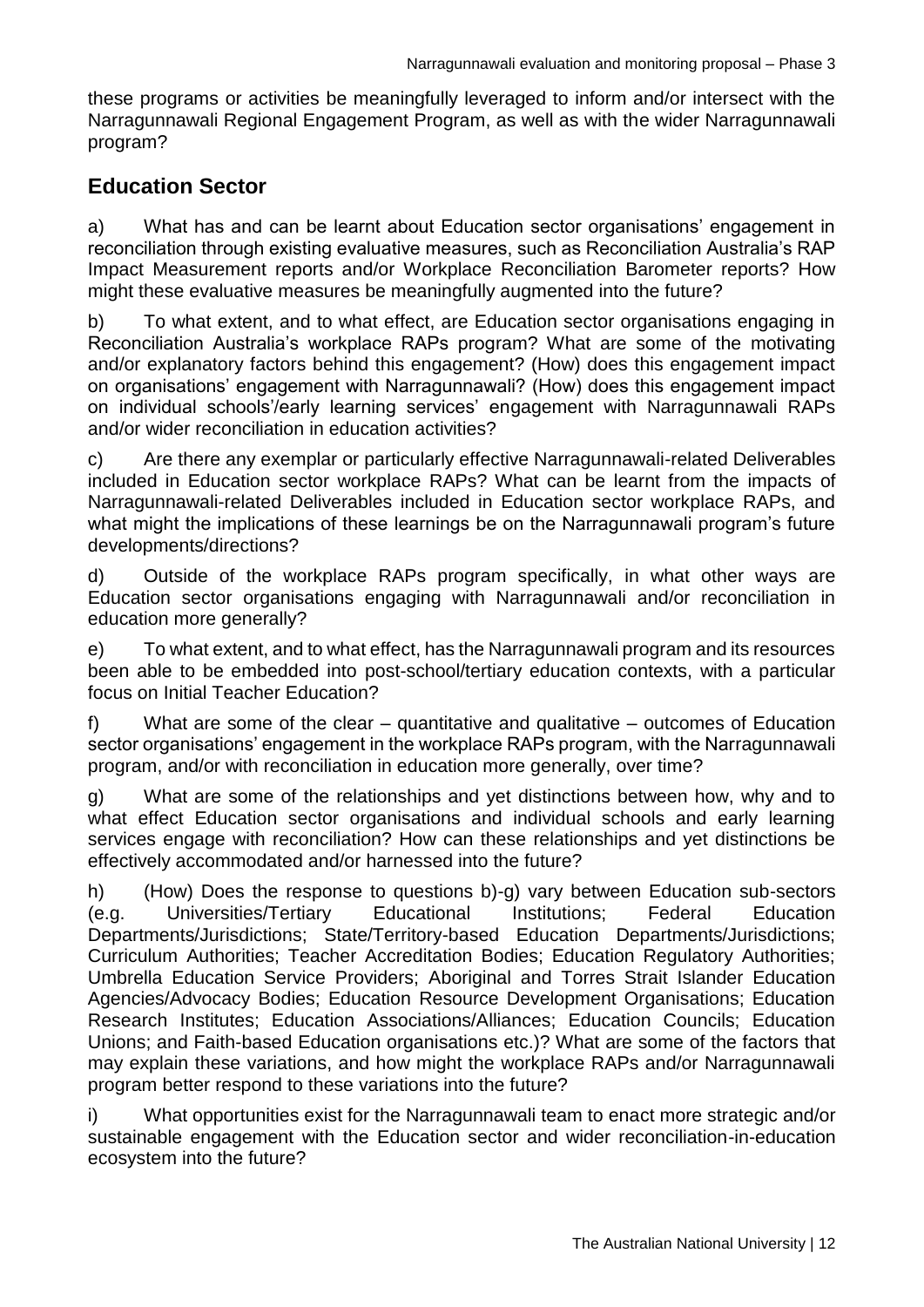#### <span id="page-14-0"></span>**Events & Communications**

a) What is the level of knowledge about Narragunnawali and its components among the following stakeholder groups:

- Principals/Directors?
- Teachers/Educators (including Teaching Assistants and Indigenous Education Workers)?
- Non-teaching staff?
- Pre-service Teachers/Educators?
- Parents/carers?
- Students/children?
- Community Members/organisations?
- Education sector organisations?
- Other individuals/organisations?

To what extent have Narragunnawali events and communications facilitated this knowledge and awareness, and to what effect?

To what extent have external (non-Reconciliation Australia) events and communications facilitated this knowledge and awareness, and to what effect?

b) Are there any particular trends in how registered Narragunnawali platform Users report to have first heard about Narragunnawali?

Are there any particular trends in how Users continue to engage with Narragunnawali communications (such as Narragunnawali News EDMs and the Narragunnawali closed Facebook Group) beyond (and/or before) initial sign up to the Narragunnawali platform?

What implications might such trends have on future developments to, or directions of, Narragunnawali communications?

c) To what extent, and to what effect, do Narragunnawali platform resources, features and functions facilitate intra- and inter-institutional knowledge sharing for schools and early learning services?

d) What is the impact of the Narragunnawali team's participation in external events (such as Conferences or community events), and hosting of specific Narragunnawali events (such as the biennial Narragunnawali Awards)? Are there any clear – qualitative or quantitative – outcomes of these events, with a particular focus on the impact back into schools and early learning services?

e) What is the reported level of satisfaction with the Narragunnawali team's fielding of, and response to, enquiries about reconciliation in education received via phone, email, LiveChat or face-to-face means?

f) To what extent, and to what effect, do Narragunnawali communications and events address the distinct needs and aspirations of diverse stakeholders within the education ecosystem? Are there certain (sub)sectors or stakeholders that are better supported than others, and how/why? How can support be more equally and equitably provided to diverse stakeholder groups through communications and events into the future?

g) To what extent, and to what effect, are Narragunnawali research and evaluation findings reflected in, and disseminated through, Narragunnawali and wider communications? What opportunities are there for increasing the breadth and depth of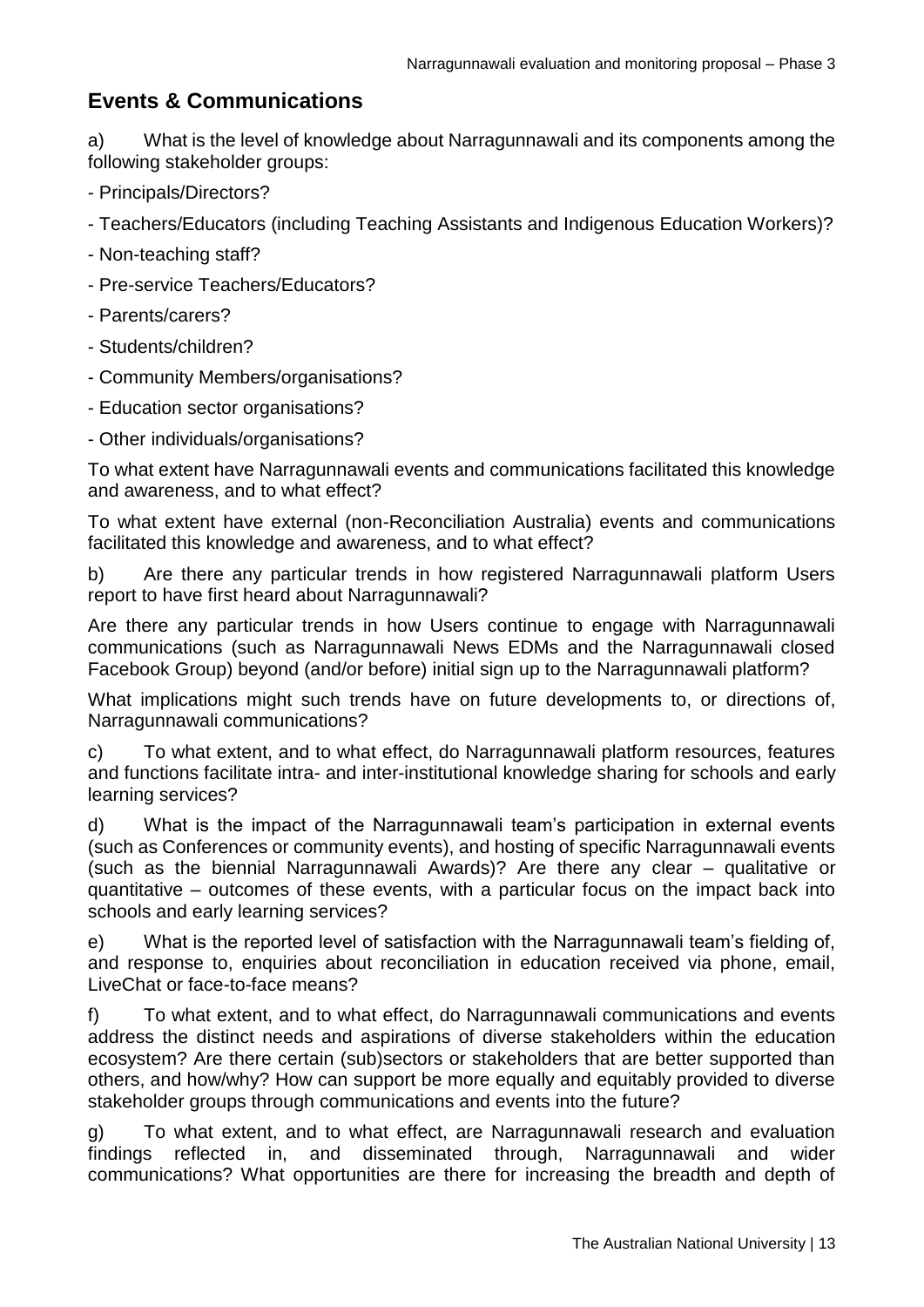engagement with Narragunnawali research and evaluation findings across the reconciliation-in-education ecosystem?

h) Are there any gaps in the Narragunnawali team's outputs or outcomes when it comes to communications and events? How might these gaps be effectively addressed by the Narragunnawali team and/or via external communications channels into the future?

#### <span id="page-15-0"></span>**Research & Evaluation**

a) To what extent, and to what effect, is the Narragunnawali program, its resources and its RAP development framework informed by a valid and reliable evidence base?

b) What is some of the key academic/theoretical literature pertaining to reconciliation in education, and how does/might this literature practically inform or inspire the focus, features and functions of the Narragunnawali program?

c) To what extent, and to what effect, have developments made to the Narragunnawali program responded to internal and external evaluation findings over time? What are some recommended future developments to the Narragunnawali program, and based on what formal or anecdotal evidence?

d) To what extent, and to what effect, does the Narragunnawali program and its resources align with relevant rights frameworks and policy pieces (such as the United Nations Declaration on the Rights of Indigenous Peoples, and the Alice Springs (Mparntwe) Declaration, to give just a couple of examples)?

e) To what extent, and to what effect, have or can learnings from the evaluation of Narragunnawali contribute to the broader (Reconciliation Australia-wide as well as external) knowledge/research base, and to policy development, pertaining to reconciliation in education?

f) What are some of the gaps or 'unknowns' in the research pertaining to Narragunnawali and/or reconciliation in education more generally? What assumptions might need to be tested and/or verified and what opportunities exist for immediately and/or longitudinally assessing and addressing these gaps?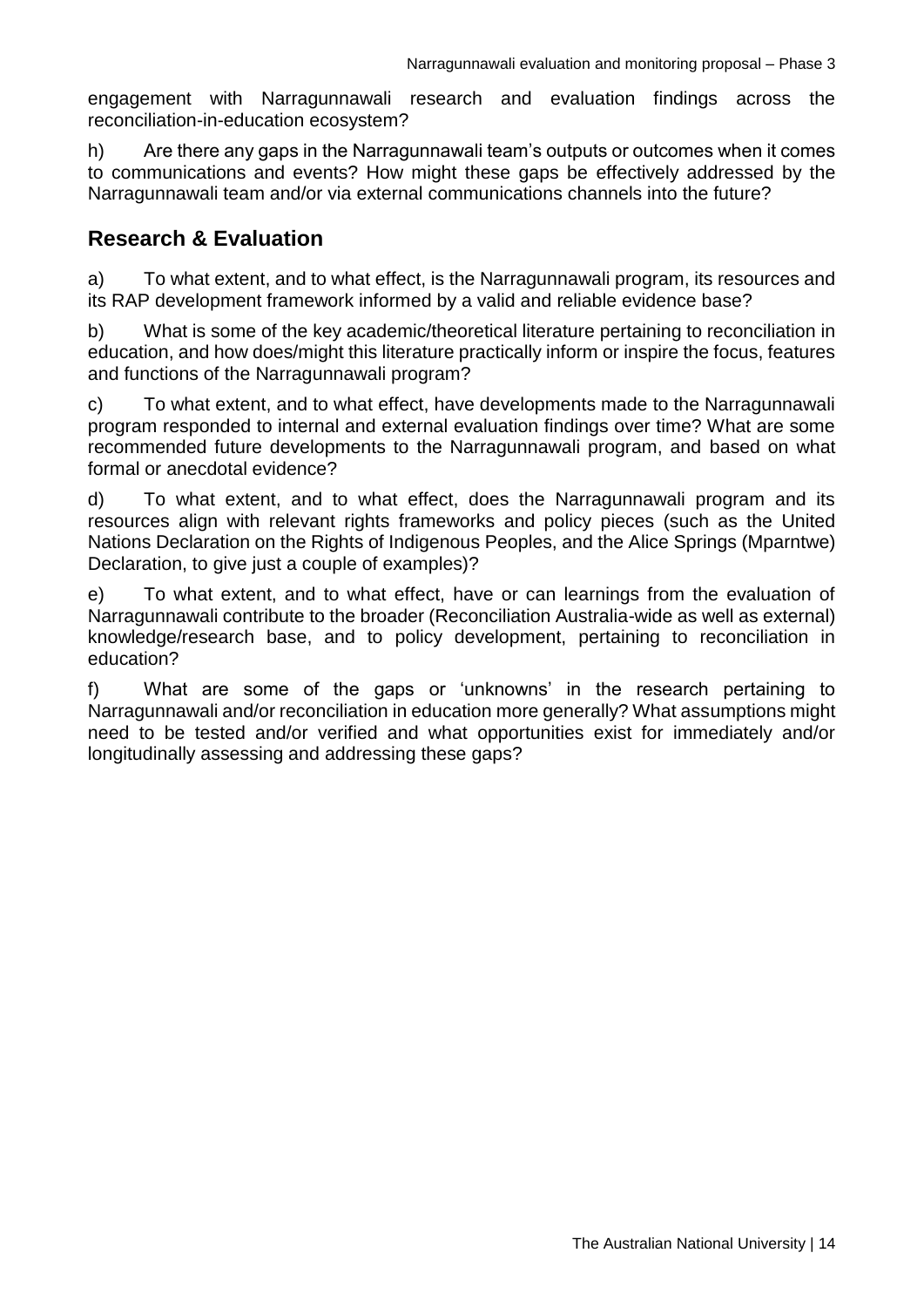#### <span id="page-16-0"></span>**Priority research questions:**

#### **Professional Learning and Curriculum**

- o What are some common pathways and/or patterns behind initial engagement with Narragunnawali professional learning and curriculum resources, and what are some of the trends in, and/or motivating factors behind, sustained engagement?
- o Which Narragunnawali curriculum, professional learning and/or wider resources are being engaged with?
- $\circ$  What are some of the clear quantitative and qualitative outcomes of engaging with Narragunnawali professional learning and/or curriculum resources?

#### **Narragunnawali RAP Community**

- $\circ$  In what ways, to what extent, and to what effect do the following members of educational communities engage in the Narragunnawali RAP development/implementation process: Principals/Directors; Teachers/Educators; Non-teaching staff; Pre-service Teachers/Educators; Parents/carers; Students/children; Community Members; Other individuals.
- $\circ$  What are some of the clear quantitative and qualitative outcomes of engaging with the Narragunnawali RAP development/implementation process, and with reconciliation in education more generally, over time?

#### **Regional Engagement**

- o Are there any particular patterns of regional engagement with the Narragunnawali program, online platform and/or RAP development processes?
- o To what extent has the introduction of the Narragunnawali Regional Engagement Program supported the breadth and/or depth of engagement with Narragunnawali, and/or with reconciliation in education more generally?

#### **Education Sector**

 $\circ$  What are some of the clear – quantitative and qualitative – outcomes of Education sector organisations' engagement in the workplace RAPs program, with the Narragunnawali program, and/or with reconciliation in education more generally, over time?

#### **Events & Communications**

o What is the level of knowledge about Narragunnawali and its components among the following stakeholder groups: Principals/Directors; Teachers/Educators; Non-teaching staff; Pre-service Teachers/Educators; Parents/carers; Students/children; Community Members; Other individuals.

#### **Research & Evaluation**

- $\circ$  To what extent, and to what effect, is the Narragunnawali program, its resources and its RAP development framework informed by a valid and reliable evidence base?
- o What is some of the key academic/theoretical literature pertaining to reconciliation in education, and how does/might this literature practically inform or inspire the focus, features and functions of the Narragunnawali program?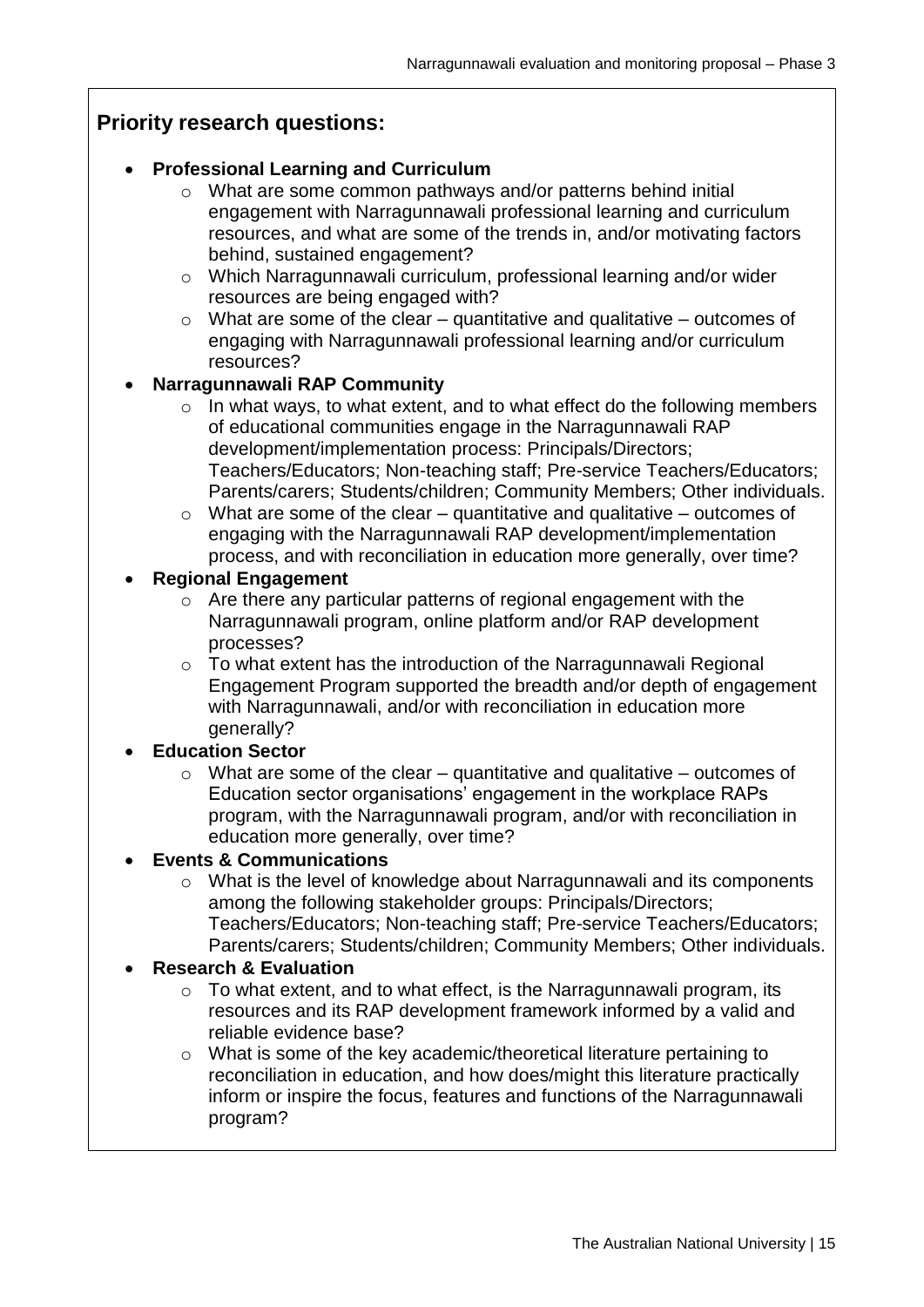# <span id="page-17-0"></span>**Phase 3 – Evaluation methodology**

To answer the above evaluation questions, the following methodological principles will be used, many of which will meaningfully continue to reflect the principles set out in the Phase 2 Monitoring and Evaluation Framework. It should also be noted that the final data collection from Phase 2 will be carried out concurrently with the Phase 3 evaluation:

- 1. A collaborative approach with regular engagement between the ANU evaluation team, Reconciliation Australia and additional stakeholders.
- 2. Use a mix of quantitative, qualitative, observational and experimental data collection and analytical techniques.
- 3. Use a mix of both point-in-time and longitudinal data and analyses.
- 4. Provide information to Reconciliation Australia at regular intervals in order to ensure lessons learned can be relevantly and responsively incorporated as the program is continually developed.
- 5. Present findings to the public in accessible documents, and engage with policy makers and practitioners outside of Reconciliation Australia.
- 6. Publish findings from the evaluation in relevant academic journals or wider fora, ensuring rigour and peer review.
- 7. Collect information where possible from those who are directly or indirectly involved in Narragunnawali.
- 8. Make use of available data where possible and appropriate, and data collected as part of the program.

It is anticipated that any data collection costs will be kept to a minimum and/or covered by external funding. In addition to data collected as part of the delivery of Narragunnawali, it is anticipated that other survey data including the Longitudinal Study of Indigenous Children, the Programme for International Student Assessment, ANUpoll, the Reconciliation Barometer will be used in the analysis.

Any data collected specifically for this project will require a detailed application to an appropriate ethics committee. This could be a particularly sensitive proposal as, depending on the scope of the work for which ethics clearance is being sought, it may involve Aboriginal and Torres Strait Islander people and/or young people under 18 years of age.

Any proposal for primary data collection will first go to the Australian Institute of Aboriginal and Torres Strait Islander Studies (AIATSIS) Human Research Ethics Committee and, once approved, will then be endorsed by the ANU Ethics Committee at their monthly meeting. At the same time, each education jurisdiction that may be involved in the evaluation of Narragunnawali will also require its own ethics processes to be followed. The processes of obtaining the necessary ethics approvals could be rather lengthy and complex. In some jurisdictions, evaluations are considered to be research, in others they are not, and approval processes differ.

Furthermore, where any research extends beyond servicing the Narragunnawali program specifically (for example, where research concerns the wider education reconciliation in education ecosystem, and/or relates to policy and advocacy considerations), it will be important to maintain communicative and collaborative relationships with Reconciliation Australia's PRaGA team and follow any ethics, privacy and knowledge-sharing procedures advised through the PRaGA team.

#### <span id="page-17-1"></span>**Stakeholder engagement**

A key focus of this evaluation will be continuous discussion with Reconciliation Australia. These discussions will focus on the ANU presenting initial results and findings,